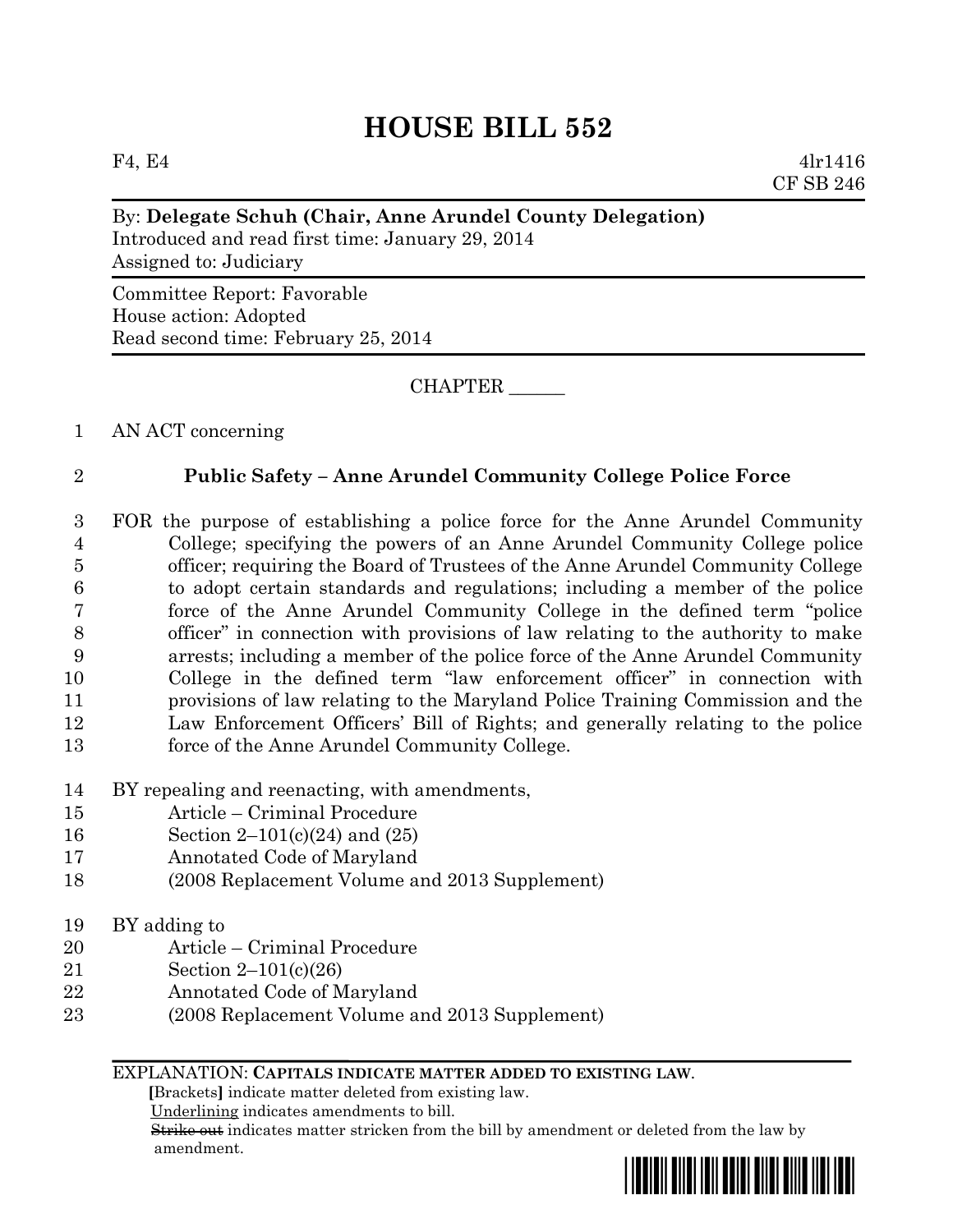# **HOUSE BILL 552**

| 33                    | <b>Article - Education</b>                                                                                            |
|-----------------------|-----------------------------------------------------------------------------------------------------------------------|
| $31\,$<br>$32\,$      | (26) A MEMBER OF THE POLICE FORCE OF THE ANNE ARUNDEL<br><b>COMMUNITY COLLEGE.</b>                                    |
| 29<br>30              | an employee of the Warrant Apprehension Unit of the Division of<br>(25)<br>Parole and Probation in the Department; OR |
| $27\,$<br>28          | a member of the police force of the Hagerstown Community<br>(24)<br>College; [or]                                     |
| $25\,$<br>26          | "Police officer" means a person who in an official capacity is authorized by<br>(c)<br>law to make arrests and is:    |
| 24                    | $2 - 101.$                                                                                                            |
| 23                    | <b>Article - Criminal Procedure</b>                                                                                   |
| 21<br>22              | ENACTED BY THE GENERAL ASSEMBLY OF<br>SECTION 1. BE IT<br>MARYLAND, That the Laws of Maryland read as follows:        |
| 19<br>20              | Annotated Code of Maryland<br>(2011 Replacement Volume and 2013 Supplement)                                           |
| 18                    | Section 3-101(e)(1)(ii)26. and 3-201(e)(1)(ii)22.                                                                     |
| 16<br>17              | BY adding to<br>Article – Public Safety                                                                               |
| 15                    | (2011 Replacement Volume and 2013 Supplement)                                                                         |
| 14                    | Annotated Code of Maryland                                                                                            |
| 13                    | Section 3–101(e)(1)(ii)24. and 25. and 3–201(e)(1)(ii)20. and 21.                                                     |
| 11<br>12              | BY repealing and reenacting, with amendments,<br>Article – Public Safety                                              |
| 10                    | (2011 Replacement Volume and 2013 Supplement)                                                                         |
| 8<br>9                | Section $3-101(e)(1)(ii)23$ .<br>Annotated Code of Maryland                                                           |
| 7                     | Article – Public Safety                                                                                               |
| 6                     | BY repealing and reenacting, without amendments,                                                                      |
| 5                     | (2008 Replacement Volume and 2013 Supplement)                                                                         |
| $\boldsymbol{3}$<br>4 | Section 16-407.2<br>Annotated Code of Maryland                                                                        |
| $\overline{2}$        | Article – Education                                                                                                   |
| $\mathbf{1}$          | BY adding to                                                                                                          |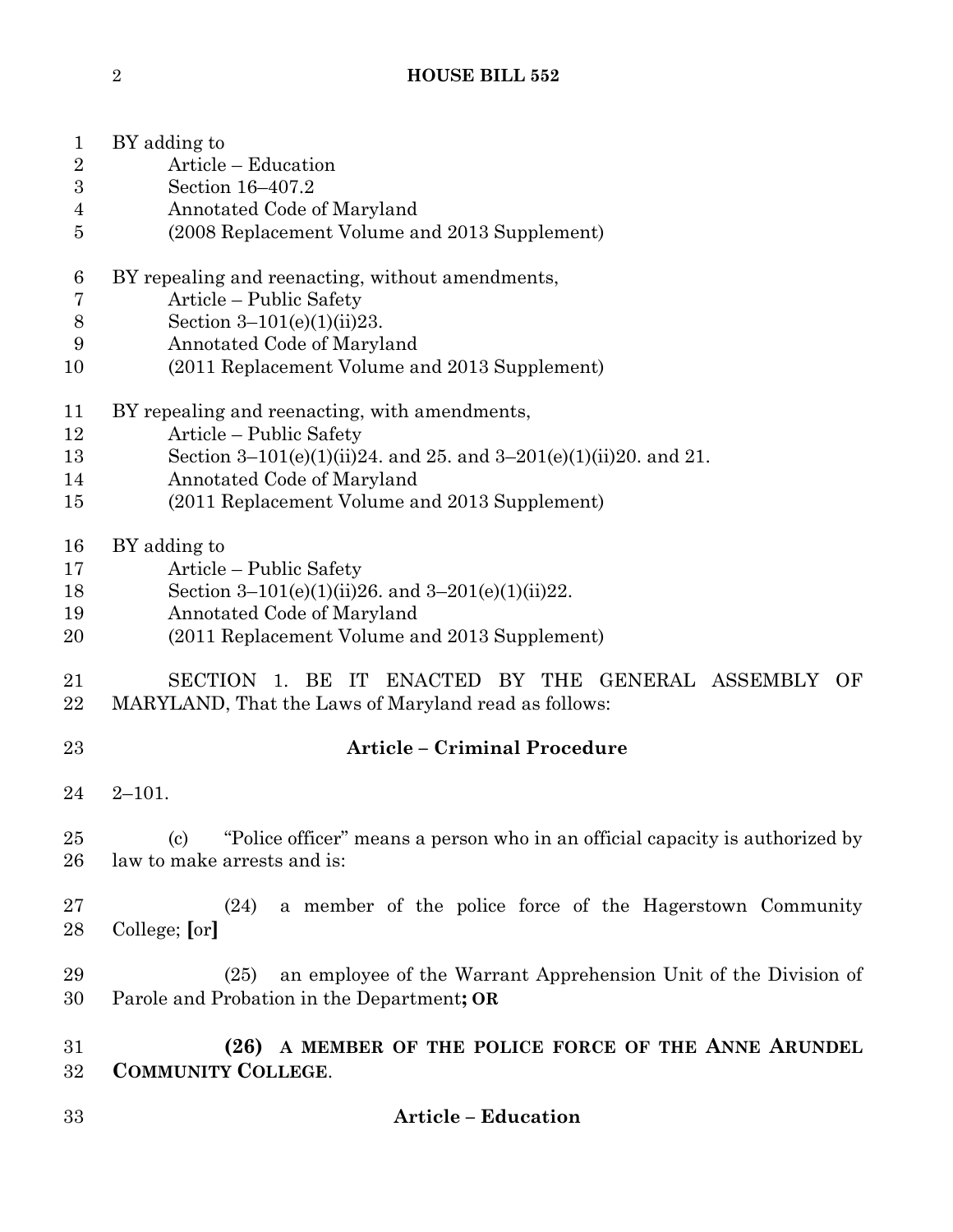**16–407.2.**

 **(A) THERE IS AN ANNE ARUNDEL COMMUNITY COLLEGE POLICE FORCE.**

 **(B) (1) AN ANNE ARUNDEL COMMUNITY COLLEGE POLICE OFFICER HAS THE POWERS GRANTED TO A PEACE AND POLICE OFFICER.**

 **(2) (I) AN ANNE ARUNDEL COMMUNITY COLLEGE POLICE OFFICER MAY EXERCISE THESE POWERS ONLY ON PROPERTY THAT IS OWNED, LEASED, OR OPERATED BY OR UNDER THE CONTROL OF ANNE ARUNDEL COMMUNITY COLLEGE.**

 **(II) THE POLICE OFFICER MAY NOT EXERCISE THESE POWERS ON ANY OTHER PROPERTY UNLESS:**

 **1. ENGAGED IN FRESH PURSUIT OF A SUSPECTED OFFENDER;**

 **2. NECESSARY TO FACILITATE THE ORDERLY FLOW OF TRAFFIC TO AND FROM PROPERTY OWNED, LEASED, OR OPERATED BY OR UNDER THE CONTROL OF ANNE ARUNDEL COMMUNITY COLLEGE; OR**

**3. ORDERED TO DO SO BY THE GOVERNOR.**

 **(C) (1) IN CONSULTATION WITH THE SECRETARY OF STATE POLICE AND THE MARYLAND POLICE TRAINING COMMISSION, THE ANNE ARUNDEL COMMUNITY COLLEGE BOARD OF TRUSTEES SHALL ADOPT STANDARDS, QUALIFICATIONS, AND PREREQUISITES OF CHARACTER, TRAINING, EDUCATION, HUMAN AND PUBLIC RELATIONS, AND EXPERIENCE FOR ANNE ARUNDEL COMMUNITY COLLEGE POLICE OFFICERS, INCLUDING STANDARDS FOR THE PERFORMANCE OF THEIR DUTIES.**

 **(2) TO THE EXTENT PRACTICABLE, THE BOARD SHALL ADOPT STANDARDS THAT ARE SIMILAR TO THE STANDARDS ADOPTED FOR THE DEPARTMENT OF STATE POLICE.**

 **(D) THE ANNE ARUNDEL COMMUNITY COLLEGE BOARD OF TRUSTEES SHALL ADOPT REGULATIONS GOVERNING THE OPERATION AND CONDUCT OF THE ANNE ARUNDEL COMMUNITY COLLEGE POLICE FORCE AND OF ANNE ARUNDEL COMMUNITY COLLEGE POLICE OFFICERS.**

| $32\,$ | <b>Article - Public Safety</b> |
|--------|--------------------------------|
|        |                                |